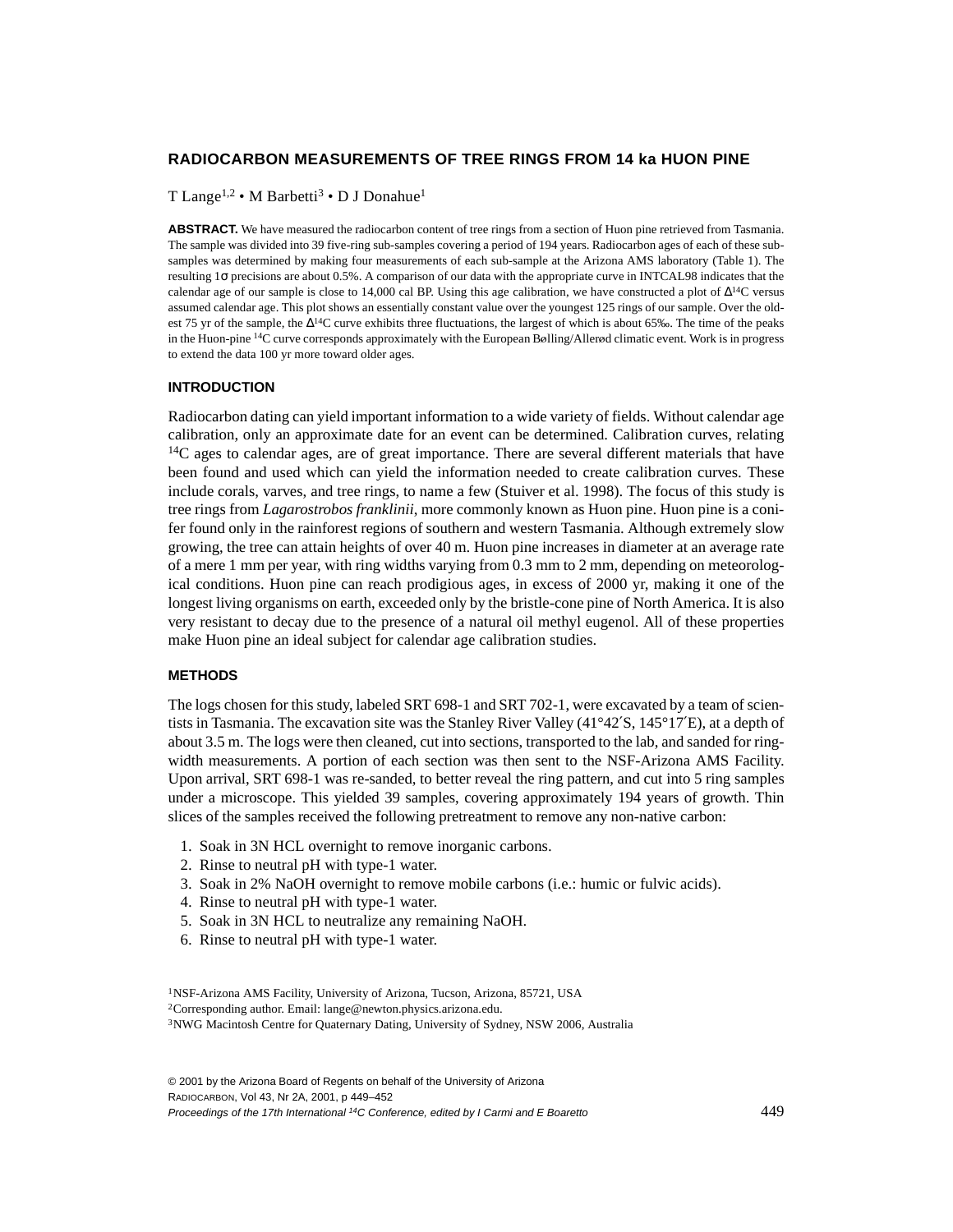

Figure 1 Radiocarbon age versus tree-ring number shows a significant event occurring in the first 75 years of the sample

 $CO<sub>2</sub>$  was extracted using standard AMS combustion procedures. The gas was passed through several clean-up traps, measured and reduced to graphite. Each sample was measured four separate times on a General Ionex 2.3 MV Cockroft-Walton Accelerator, yielding a precision of approximately 0.5%.

## **RESULTS AND DISCUSSION**

A plot of  $^{14}C$  age versus tree-ring number is given in Figure 1 (above), where

Radiocarbon age =  $-\tau_{Libby}$ ln(*F*) with  $\tau_{Libby} = 8033$  yr

and

$$
F = \frac{\left(\frac{14}{13}\right)_{Sample[-25]}}{\left(\frac{14}{13}\right)_{950[-25]}}
$$
(1)

(Donahue et al. 1990). Figure 1 shows a substantial peak within the first 75 (oldest) rings. Comparison of the results with the INTCAL98 calibration curve indicates that the oldest of the tree rings illustrated in Figure 1 is about 14,000 cal BP. We assumed a calendar age of 14,000 cal BP for the oldest ring set and then assigned assumed calendar ages to each subsequent 5-yr set of tree rings (see Table 1).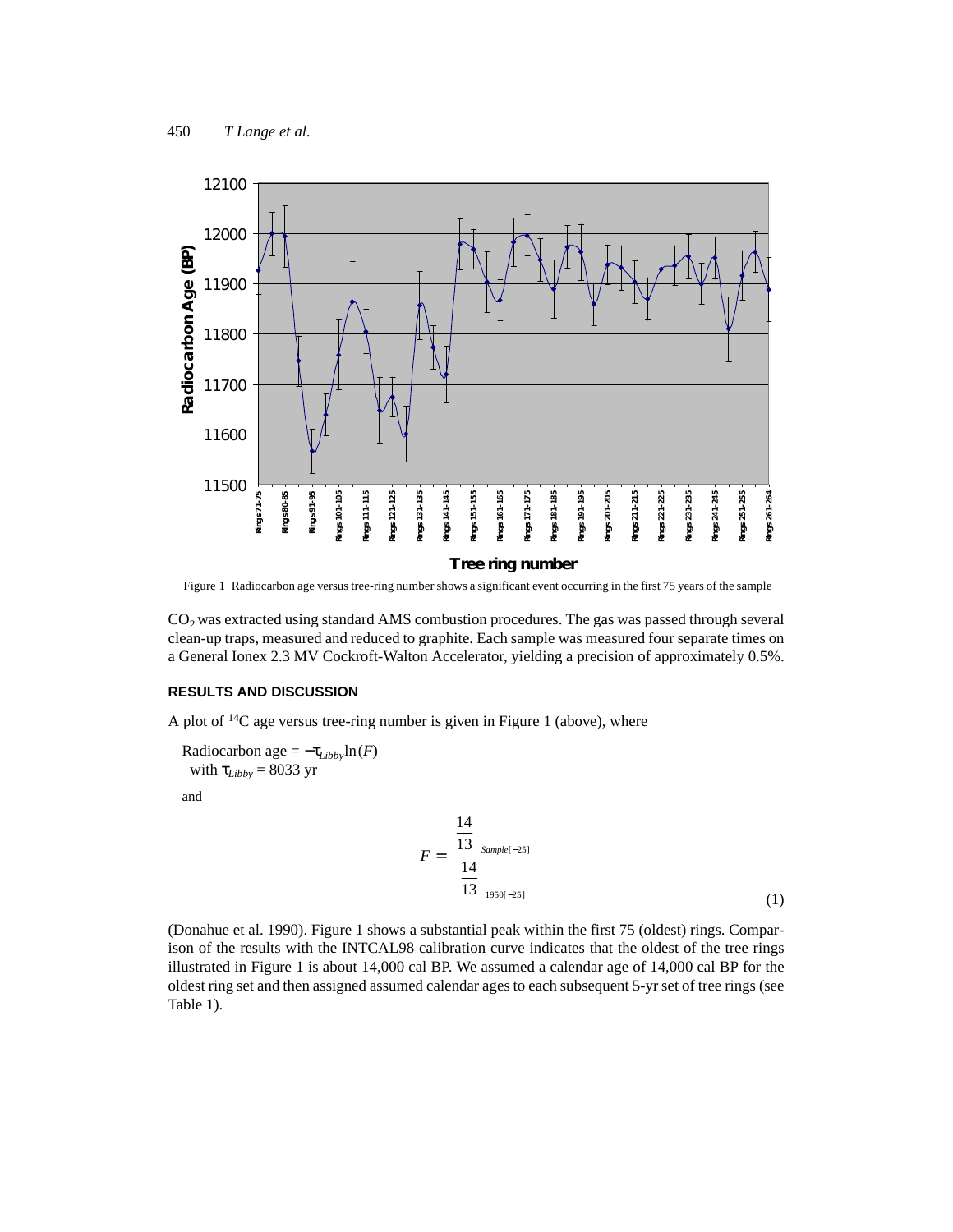We use these assumed calendar ages to calculate the values of ∆14C, where

$$
\Delta^{14}C = 1000 \left( \overline{\text{Fe}^{\frac{t}{\tau}}} - 1 \right)
$$
 (2)

with  $\tau = 8267$  yr, and  $t =$  assumed calendar age (BP).

Table 1 Radiocarbon content and assumed calendar age of Huon pine samples

|         |                    |            |                 | As s umed            |                 |
|---------|--------------------|------------|-----------------|----------------------|-----------------|
| L ab ID | <b>Ring Number</b> | $14$ C AGE | $\sigma$ (14C)  | Calendar Age<br>(BP) | $\Delta^{14}$ C |
| AA32795 | Rings 71-75        | 11926      | 47              | 14100                | 247.4           |
| AA32796 | <b>Rings 76-80</b> | 11999      | 43              | 14095                | 235.3           |
| AA32797 | <b>Rings 81-85</b> | 11994      | 61              | 14090                | 235.4           |
| AA32798 | <b>Rings 86-90</b> | 11746      | 50              | 14085                | 273.3           |
| AA32799 | <b>Rings 91-95</b> | 11566      | 44              | 14080                | 301.3           |
| AA32800 | Rings 96-100       | 11639      | 42              | 14075                | 288.8           |
| AA32801 | Rings 101-105      | 11758      | 70              | 14070                | 269.1           |
| AA32802 | Rings 106-110      | 11864      | 80              | 14065                | 251.7           |
| AA32803 | Rings 111-115      | 11804      | 44              | 14060                | 260.4           |
| AA32804 | Rings 116-120      | 11648      | 66              | 14055                | 284.3           |
| AA32805 | Rings 121-125      | 11674      | 40              | 14050                | 279.3           |
| AA32806 | Rings 126-130      | 11601      | 55              | 14045                | 290.3           |
| AA32807 | Rings 131-135      | 11857      | 68              | 14040                | 249.1           |
| AA32808 | Rings 136-140      | 11773      | 43              | 14035                | 261.4           |
| AA32809 | Rings 141-145      | 11719      | $\overline{57}$ | 14030                | 269.1           |
| AA32810 | 146-150<br>Rings   | 11978      | 51              | 14025                | 228.1           |
| AA32811 | 151-155<br>Rings   | 11969      | 40              | 14020                | 228.8           |
| AA32812 | 156-160<br>Rings   | 11903      | 60              | 14015                | 238.2           |
| AA32813 | 161-165<br>Rings   | 11867      | 41              | 14010                | 243.0           |
| AA32814 | Rings<br>166-170   | 11982      | 48              | 14005                | 224.5           |
| AA32815 | 171-175<br>Rings   | 11996      | 40              | 14000                | 221.7           |
| AA32816 | Rings<br>176-180   | 11947      | 43              | 13995                | 228.3           |
| AA32817 | Rings<br>181-185   | 11889      | 58              | 13990                | 236.5           |
| AA32818 | 186-190<br>Rings   | 11973      | 42              | 13985                | 222.9           |
| AA32819 | 191-195<br>Rings   | 11962      | 56              | 13980                | 223.9           |
| AA32820 | Rings<br>196-200   | 11859      | 42              | 13975                | 238.9           |
| AA32821 | 201-205<br>Rings   | 11937      | 40              | 13970                | 226.3           |
| AA32822 | Rings 206-210      | 11931      | 45              | 13965                | 226.4           |
| AA32823 | Rings 211-215      | 11903      | 43              | 13960                | 229.9           |
| AA32824 | Rings 216-220      | 11870      | 43              | 13955                | 234.3           |
| AA32825 | Rings 221-225      | 11929      | 46              | 13950                | 224.5           |
| AA32826 | Rings 226-230      | 11936      | 39              | 13945                | 222.7           |
| AA32827 | Rings 231-235      | 11954      | 43              | 13940                | 219.2           |
| AA32828 | Rings 236-240      | 11899      | 40              | 13935                | 226.8           |
| AA32829 | Rings 241-245      | 11951      | 42              | 13930                | 218.2           |